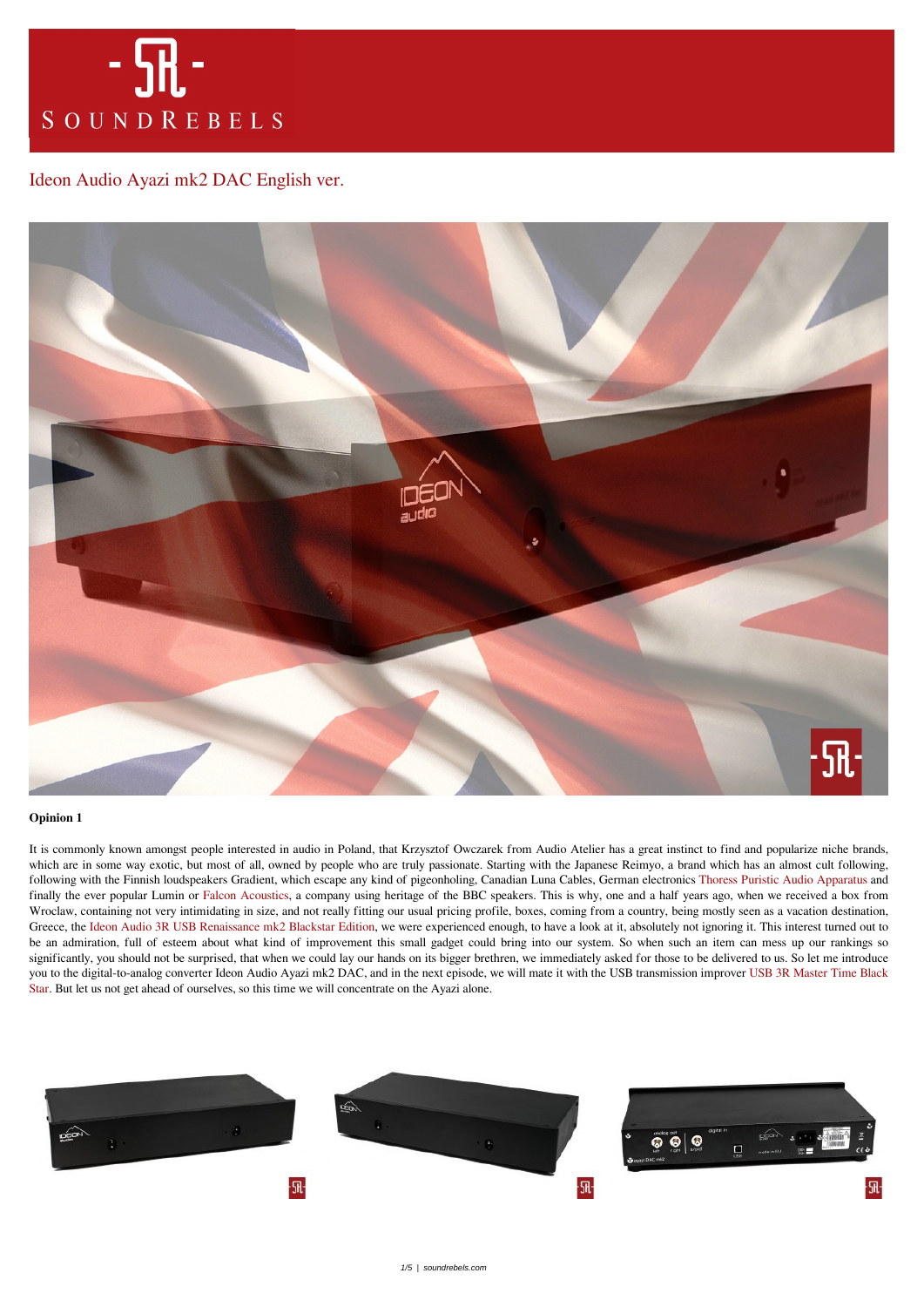

Looking at this unit from the front at this DAC, opening the Greek company's portfolio, with the flagship Absolute DAC ε above, we do not deal with a full-sized audio component, but at least one that fulfils the midi shelf dimensions. But when you look from the side or the top, it becomes clear, that with the 29cm width, it is only 17cm deep, similar to devices from the Italian manufacturer North Star Design, who has a similar love for shallow chassis. In this case the enclosure is made from thick aluminum plates bolted to aluminum corner pieces, acting as stabilizers. The front is massive, with its five millimeter thickness, and carries the company logo in the left corner, depicting a mountain, as well as the milled model name, but other than that it has only 2 small dip switches in specially milled cavities, accompanied by LED indicators. The left one puts the unit in and out of stand-by mode, while the right one selects the inputs. No displays, no LEDs that would indicate the current signal parameters. The amount of information provided is just about the unit being active or not and where the signal comes from. But do you need more to listen? In the current overflow of information, where you are overwhelmed with it, such a moment of relaxation can turn out to be something you deeply care for.

The back panel turns out to be similarly minimalist. The company left at our disposal only a coaxial S/PDIF and USB input, a pair of solid, gold plated RCA line outputs and a three pin IEC power socket. The whole chassis is supported by small rubber feet, which not only protect against unwanted vibrations, but also prevent the unit to move around on flat and slippery surfaces. The packaging cardboard box also contains two small leaflets – one with a thank you for the purchase, and another one, that you should download the user manual from a specified web page. This is very ecologically conscious approach, as most users will not have the need to reach for the manual at all, and those who still would like to do, can download the PDF, which is not hurting any trees and clogging space in your drawer.

A look inside, even a very quick one, satisfies first, but then starts to become intriguing and demands some interest. First reaction is caused by very solid power supply, based on a classic and big (it looks like having at least 50VA of power) toroidal transformer and a battery of ten 470uF Elna Silmic II capacitors, and the second reaction comes from the contents of the quite large PCB. What is so unusual about it you might ask? Seemingly nothing, because the digital coaxial input is handled by the S/PDIF receiver Wolfson WM8804G and the USB by the ultrafast CMedia CM6631A processor, but the heart of the system is the quite inexpensive, but very liked, 24-bit ESS Sabre ES9023P DAC, with built in opamp and 2V rms voltage output, from which the signal goes directly to the RCA outputs. A very clean sound path, without unnecessary elements that would extend it. Very nice from both construction and electric points of view. There is one small issue though. The Greek manufacturer declares, that the Ayazi handles PCM signals up to 32-bit and 384 kHz, what was confirmed in such a way, that we can feed the DAC with this signal, and sound will flow from the speakers. But when we look at the parameters of the used DAC chip, it does not work beyond 24 bits, and the controller also cuts off at PCM signals 32-bit and 192 kHz. So the situation is interesting. Most manufacturers are limiting the capabilities of the newest DAC chips on the input, while here, the proprietary programming of the USB controller turns out to be much more elastic, than the over 10 year old (it was introduced on 17 September 2010) ESS chip. The whole is clocked with two very good clocks Crystek CCHD-957, from which one manages the DAC, while the second one the USB receiver section. Finally one more remark, aimed at people wanting to upgrade something in their system, but not necessarily at high cost. Namely access to the fuse is absolutely painless, if you take off the top cover, what allows for an almost non-invasive tuning, that should not take more than a few minutes to perform.

Now instead of chasing numericals and measure the PCB traces with a caliper, it is much better to concentrate on music, as this, and I will tease you a little now, the Ayazi presents brilliantly. It offers a very soft and not exaggerated sound, but at the same time very resolved and dynamic. This is kind of an analog approach to the digital medium, which, when you get acquainted with it, can undermine your, seemingly well-rooted, disdain to files and streaming. Of course only, if such an approach is close to our heart, otherwise it will just confirm, that the stereotypical "digitalness" was left in the dust of time, and the final sound quality is not necessarily determined by the source medium, but by the class of the reproducing system. But there is one caveat. To get to this level of satisfaction, the unit must be burned it, what means for the Ideon about 300 hours of playing. Is this an exaggeration? Absolutely not, because for testing we got two units (as you can see on the pictures) – one with only a few hours of playing, and another one, that had already a few hundred hours on the clock, and the differences between them were absolutely noticeable and very difficult to forgo. Fortunately having over two weeks for testing, we could have both powered on and playing, so we could observe the evolution of the newer device, and hear the changes. And those were really significant. Taken out of the box, the Ayazi sounds with a "correct" sound, but quite laid back and having a slight matte touch to it. But with the playing hours passing, this matting disappears, and the laid back attitude, fluently transforms into unobtrusive musicality, engaging the listener from the first notes. Putting aside the financial issues, when on the half-way of burning in, the Greek DAC could be classified somewhere around the sound esthetics and quality of the [Meitner Audio MA3,](https://soundrebels.com/meitner-audio-ma3-2/) what for some of the potential buyers would be a very satisfying result. But after another one hundred – one hundred and fifty hours, the almost studio-like neutrality and linearity gain on saturation, coherence and velvety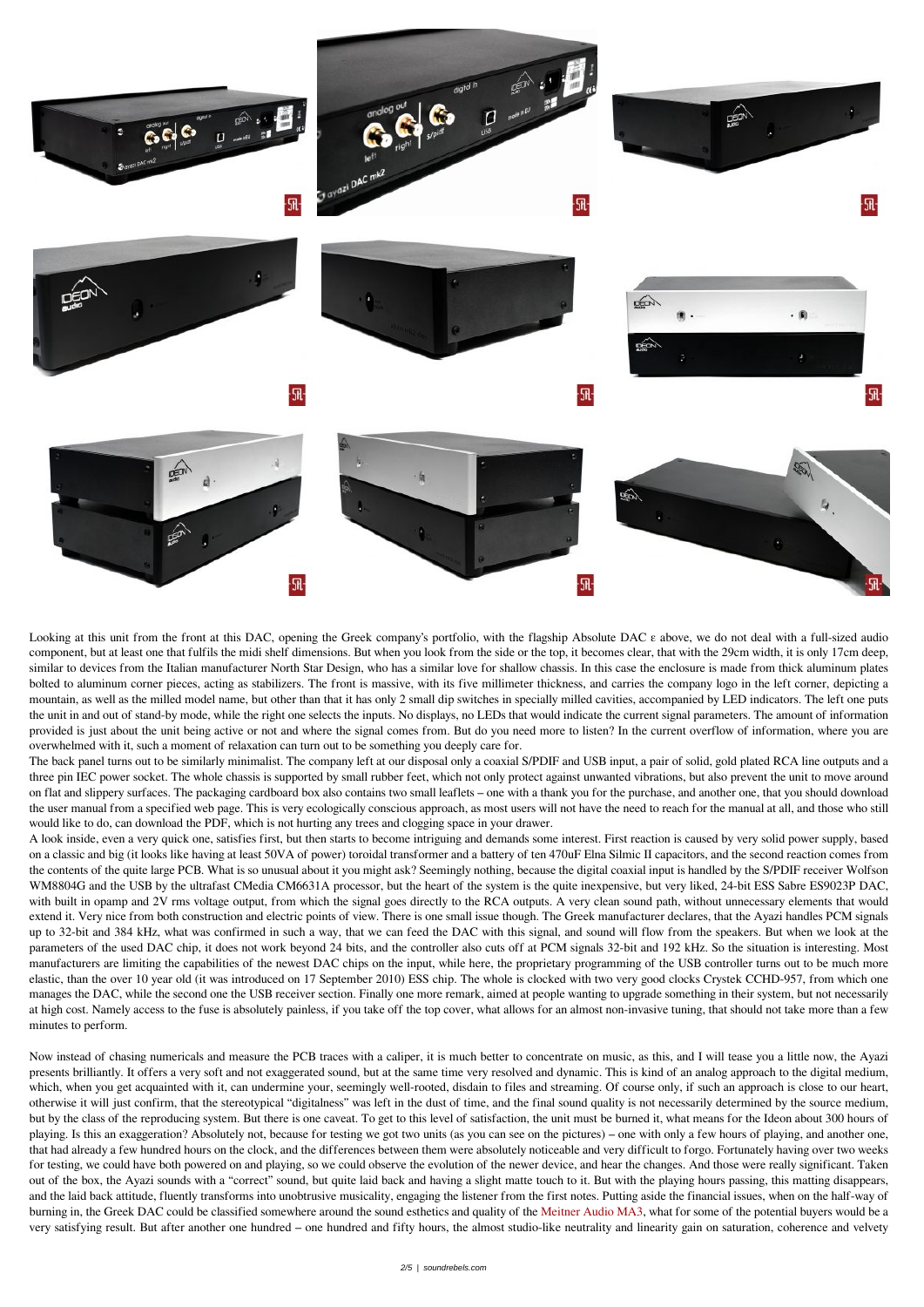smoothness, what recalls the likes of the phenomenal [Brinkmann Audio Nyquist mk2.](https://soundrebels.com/brinkmann-audio-nyquist-mk2/) I would like to immediately notice, that the tubed competition goes much further in terms of dynamics, saturation and resolution, so it appears here only in the context of the direction of the changes in the sound, and not the intensity of the perception per se. However the Ideon becomes a herald of culture and elegance of the sound, without pressure on showing its own distinctness and without impressing its own signature on the reproduced notes. It prefers to civilize the reproduced sound instead, and make it soothe our nerves, usually strung due to the everyday struggle, and absolutely not irritate. This does not mean, that the sound is unified and averaged, as the differentiation of the recordings and the resolution, are both on high level. It does emphasize on maturity and sense however, so if you are looking for a dynamics demon, reproducing vividness without any constraints, able to make Leonard Cohen's ["You Want it Darker"](https://tidal.com/browse/album/66024823) sound like an engaging and epic show similar to ["Wagner Reloaded: Live in Leipzig"](https://tidal.com/browse/album/82154171) from Apocaliptica, then you should look elsewhere. But once I have called upon those recordings, let me stay with them for a little longer, due to the key differences between them. I told already about the energy load, but playing Cohen using the Greek DAC in the sound path, we should be able to easily fall for the incredible depth and calmness of the voice of the Canadian singer. The background is suggestively black, and like velvet, it plays the role of a kind of curtain, separating us, and the band playing in front of us, from ambient noise. On one hand we have the midrange reign, with nicely accented lower part of it, which glues it together well with the bass, but on the other, the treble is absolutely not lacking here, also there is plenty of the bass. Maybe both extremes do not carry as much power as my reference [Ayon CD-35 \(Preamp + Signature\)](https://soundrebels.com/ayon-cd-35-english-ver/), which I use as a DAC. A small digression – the Austrian source "talks" best with the Bryston  $4B<sup>3</sup>$  using XLR connections, so the Ideon did not have such a chance, as it bears only a RCA connection, which has a noticeably lower dynamics, resolution and saturation. So it was very good anyway.

Changing the repertoire to symphonics with metal only confirmed the previous observations, drawing attention to another characteristic of the Ayazi. While with Cohen, the space, due to the limited amount of instruments, was quite sparse, with Apocalyptica, it exploded. This was a concert-stadium like verve, with appropriate volume of sound and imposing, not only in terms of width and depth, but also height, construction of virtual sources. What is important, even with the tutti, I could not catch the Greek DAC on any attempts of simplification, or limitation of the sound to only the first plane events. Not at all, the package of information coming from the source remained untouched, and the only thing, that I have more spectacular and palpable on a daily basis, was the bass kick, which here was slightly toned down and lighter, with the contours drawn with a slightly softer pencil.

Although the presence of the Ideon Audio Ayazi mk2 DAC could point to a DIY market, or even a spontaneous self-made item, its sound is matured and refined enough, to not be a result of any coincidence. At the same time, it is a device aimed at a customer, who is immune to cheap tricks and short-lived hype. Ideon sounds like competition on much higher price levels, where it does not need to prove anything to anybody, and instead of showing muscles, it makes music count. Because it is the music, which is most important here, and the Ayazi presents it in such an engaging way, that if instead of looking for more revolutionary solutions or re-inventing the wheel, you just want music to soothe you, then contact with the Greek DAC could be like return to normality for you.

Marcin Olszewski

System used in this test:

- CD/DAC: Ayon CD-35 (Preamp + Signature) + Finite Elemente Cerabase compact
- Network player: Lumin U1 Mini + I-O Data Soundgenic HDL-RA4TB
- Digital source selector: Audio Authority 1177
- Turntable: Kuzma Stabi S + Kuzma Stogi + Dynavector DV-10X5
- Phonostage: Tellurium Q Iridium MM/MC Phono Pre Amp
- Power amplifier: Bryston  $4B<sup>3</sup>$  + Graphite Audio IC-35 Isolation Cones / Synergistic Research MiG SX
- Loudspeakers: Dynaudio Contour 30 + Brass Spike Receptacle Acoustic Revive SPU-8 + Base Audio Quartz platforms
- IC RCA: Tellurium Q Silver Diamond
- IC XLR: Organic Audio; Vermöuth Audio Reference; Acrolink 7N-A2070 Leggenda
- Digital IC: Fadel art DigiLitz; Harmonic Technology Cyberlink Copper; Apogee Wyde Eye; Monster Cable Interlink LightSpeed 200
- USB cables: Wireworld Starlight; Goldenote Firenze Silver; Fidata HFU2; Vermöuth Audio Reference
- Speaker cables: Signal Projects Hydra; Vermöuth Audio Reference Loudspeaker Cable
- Power cables: Furutech FP-3TS762 / FI-28R / FI-E38R; Organic Audio Power + Furutech CF-080 Damping Ring; Acoustic Zen Gargantua II; Furutech Nanoflux Power NCF
- Power distribution board: Furutech e-TP60ER + Furutech FP-3TS762 / Fi-50 NCF(R) /FI-50M NCF(R)
- Wall power socket: Furutech FT-SWS(R)
- Anti-vibration platform: Franc Audio Accessories Wood Block Slim Platform
- Switch: Silent Angel Bonn N8 + Silent Angel S28 + Silent Angel Forester F1 + Luna Cables Gris DC; Innuos PhoenixNet
- Ethernet cables: Neyton CAT7+; Audiomica Anort Consequence + Artoc Ultra Reference + Arago Excellence; Furutech LAN-8 NCF
- Table: Rogoz Audio 4SM
- Acoustic panels: Vicoustic Flat Panels VMT

## **Opinion 2**

The country, we will be talking about today, does not have a wealth of recognizable brands on the market, yet, when looking at the offerings of Polish distributors, you can be surprised, that some Greek brands are present, and are faring well. I will not provide you with a listing, but just mention the [Ypsilon,](https://soundrebels.com/ypsilon-vps-100/) we tested some time ago, or the LAB12, appearing in some audio press. Do you know them? Or not? It does not really matter, as the main thing showing positive reception of those brands in Poland is their remaining presence in the catalogs. And the brand we are going to test today is becoming more and more visible amongst them. And I am of course talking about a brand from the sunny Greece, which had already its debut in our portal in the form of a review of the small in size, but big in spirit [USB re-generator](https://soundrebels.com/ideon-audio-3r-usb-renaissance-mk2-blackstar-edition/), distributed by the Wroclaw based Audio Atelier, called Ideon. This time we received a very intersting item, from the ones mentioned in the company catalog, the digital-to-analog converter, Ayazi mk2 DAC.

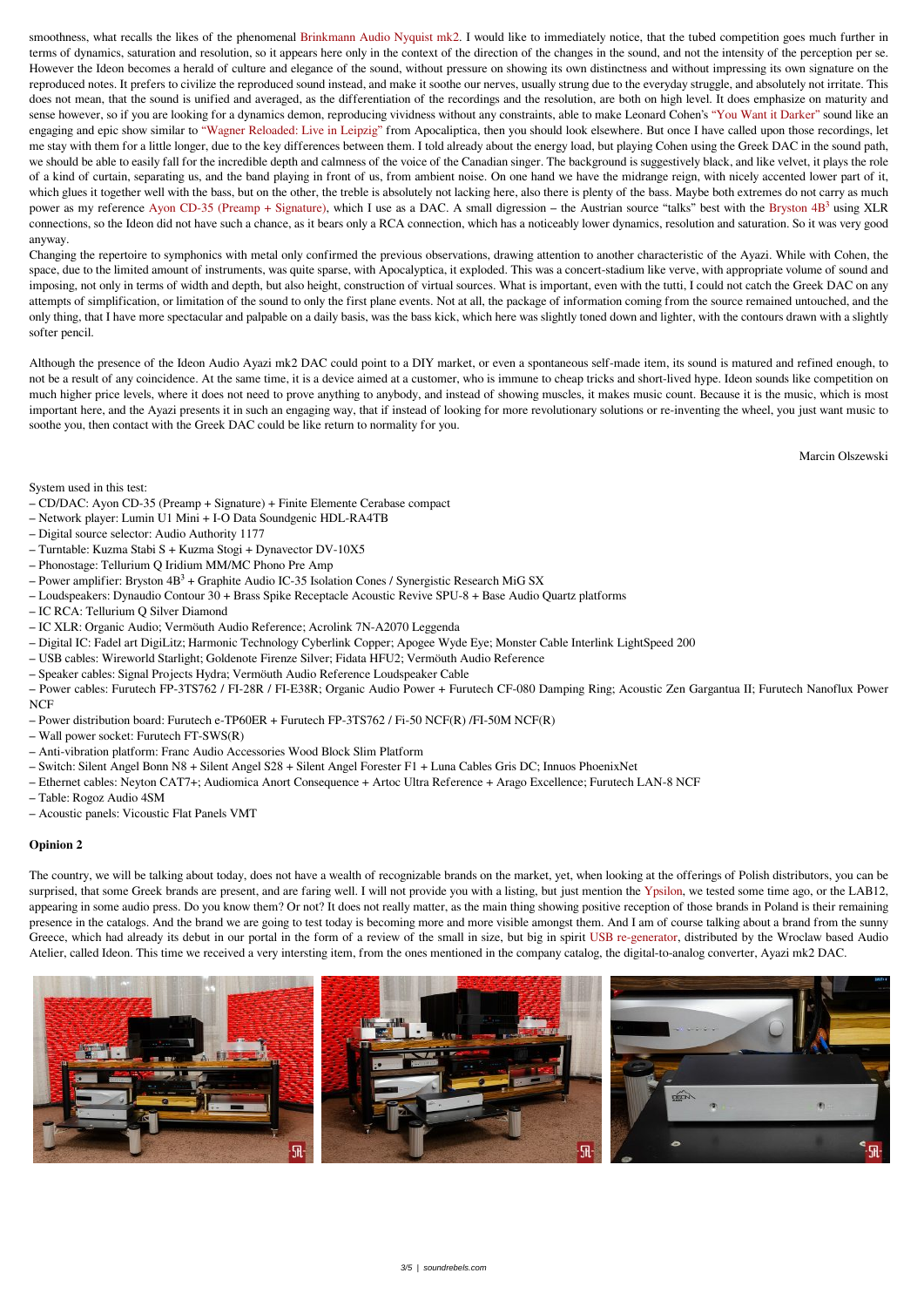





















In terms of size, the Ideon is a typical midi component, with aluminum chassis. While being universal in terms of height, it is a tad narrower than your typical audio component and significantly less deep. But for this kind of size, it is surprisingly heavy, what suggests, that the money spent on it did not go for appearance, but on the main dish – converting of digital signals. The front is made for a slab of aluminum with rounded edges, with only two dip switches – the left one applying power, and the right one selecting between SPDIF and USB inputs, with LEDs indicating the actual mode of the unit. The back plate is equally sparse in terms of connections, but the amount of mounted sockets is absolutely sufficient for the device to perform its tasks. So we get two digital inputs, one SPDIF and one USB, one analog RCA output and a power socket. Regarding the managed input frequencies, the device handles PCM up to 32 bits 384 kHz while using USB, and 24 bits 192 kHz when the SPDIF is used. And that is it. Not enough? I assure you, this is more than enough, what it showed having absolutely no issues with introducing it into the system, as described below.

As it often happens, I was curious, how the tested device will sound when compared to the [dCS](https://soundrebels.com/dcs-vivaldi-dac2/) I won, on the other I was a bit afraid, it might cross the border of good taste, regardless in which way. For my daily listening I like the music world to be somewhat sweetened – and I assure you, I was able to manage that using a DAC often described as soulless, but when presented in a proper way, I do not shy away from neutral aesthetics. Things get worse, if something is moving towards overinterpretation of those ways of sounding. And it does not matter, if the sound evolves in the direction of bigger body or speed, you always need to keep a healthy consensus. And this was achieved by the Greek.

Absolutely, the whole was shown with a thicker line and more plasticity, but still with a good package of information and a way of sounding, which was far from being obese. The music engulfed me with nice intimacy, what resulted in an impression of higher realism of recordings made in one take. In this case I am thinking about, for example, the Japanese mastering of the opera "The Marriage of Figaro" Mozart (Blu-spec CD2). Those are some not in correct order, pieced together arias, but keeping in touch with the joy of listening to this material; and here you could clearly hear, what the designer of this DAC was hoping to achieve. It is about the higher intimacy, but also palpability of the sound, caused by increased saturation and plasticity, and in case of human voices, this turned out brilliant. The full beneficiaries of such way of sounding were the orchestra, very important for this genre, but also the stage itself, with the splendidly reproduced wooden floor, sometimes agitated by the artists moving on it quickly. This was a such interesting experience, that instead of firstly enjoying the clean leading of the orchestra by Teodor Currentzis – by this I mean clear marking of the phrases and sonic counterpoints, in the way the more palpable Greek DAC presented it, the only reaction was to turn my attention to other aspects of this aria – the mentioned, very pleasing palpability, and not perceiving any shortcoming of interpretation of the musicians gathered around the conductor. Jazz and even rock, were similar in taste, although with light, but also I assure you, painless reproduction of the sharpness of the drawing of the individual presences on the stage. The gentlemen from RGG showed their newest disc with a smaller spark of the cymbals, but at the same time the piano was nobler, still multicoloured piano and a slightly fuller, but with consistently good amount of information about the string, double bass. The rebellious Antimatter on the disc ["Black Market Enlightenment",](https://tidal.com/browse/album/97634268) instead of showing the vividness of the all-present cymbals, while not diminishing its impetus, but only making them slightly more golden, concentrated more on saturation of the other, also very important for them, instruments. There was still power, energy and swing, but with the difference, that it had a more human face. And you know what? Despite being raised on the mainstream, in this genre AC/DC, I am buying that